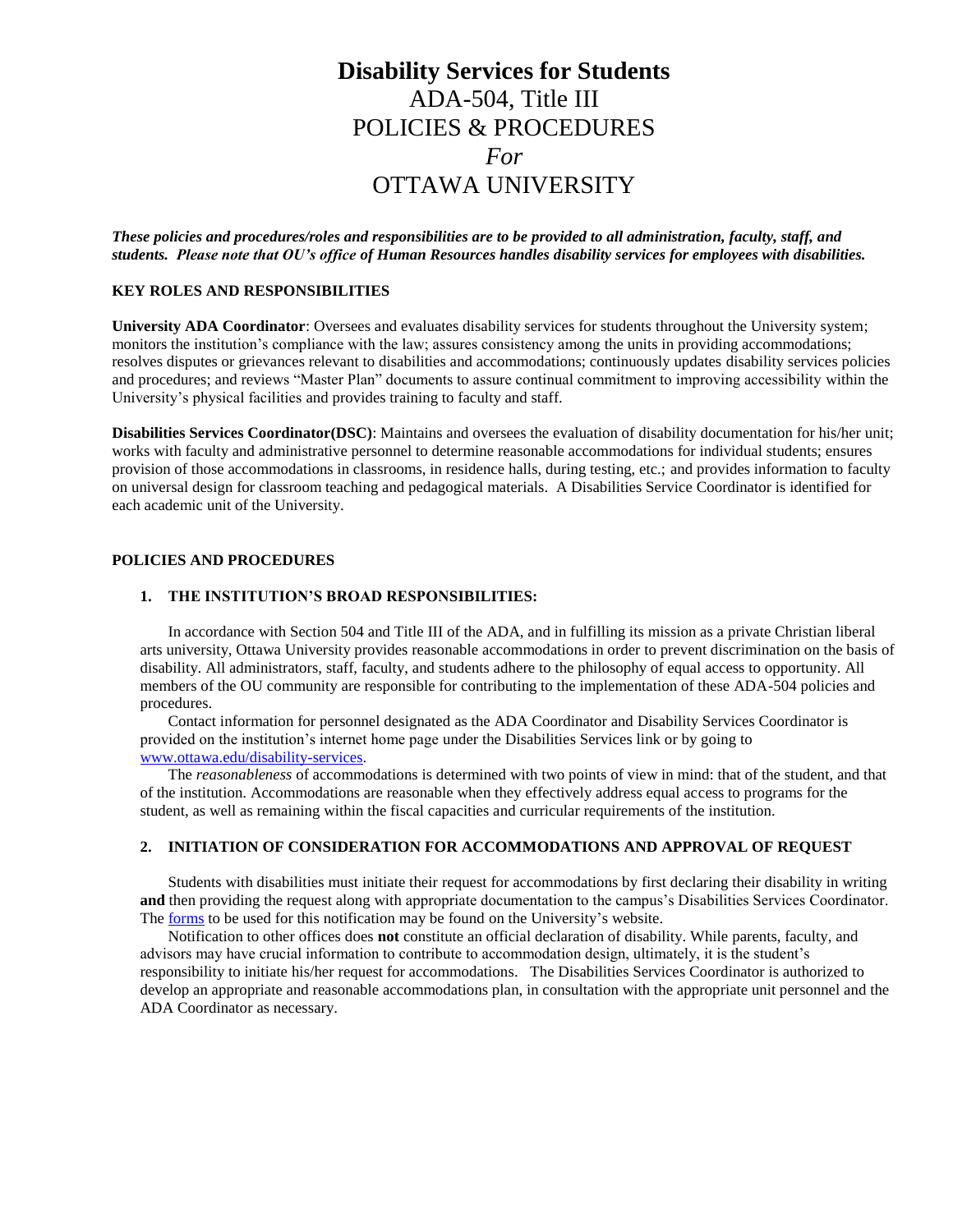# **3. PROCEDURE FOR REQUESTING AND RECEIVING ACCOMMODATIONS**

The request for accommodations must be initiated by the student in writing to the Disability Services Coordinator. To ensure adequate time for the University to provide reasonable accommodations students are encouraged to provide requests for accommodation as soon as possible and prior to the beginning of an academic term whenever possible. Requests for accommodations should be provided as follows:

- a. The student shall complete and submit a [Request for Services Form.](http://www.ottawa.edu/OttawaU/media/Forms/Disability-Services/Disabilities-Accommodation-Request-Form-2014_103014.pdf) The form may be obtained from the University website or from the Disability Service Coordinator.
- b. The student shall provide the Disability Service Coordinator th[e Medical Service Providers Form](http://www.ottawa.edu/OttawaU/media/Forms/Disability-Services/Medical-Providers-Form-2014_103014.pdf) completed by a credentialed professional that documents his/her disability. The form may be obtained from the University website or from the Disability Service Coordinator.
- c. Students are advised to initiate the process in advance of the academic term in which accommodations are needed to allow adequate time to determine if an accommodation is reasonable and for the development of an accommodations plan. Advance notice assists the University and student to ensure that accommodations are in place for the academic term.
- d. The Disability Service Coordinator shall determine the legitimacy of the documentation and in collaboration with the faculty that are impacted, the Disability Service Coordinator will establish a suggested accommodations plan.
- e. The student shall meet with the Disability Service Coordinator to discuss the suggested accommodations plan and formalize the plan document.
- f. The Disability Service Coordinator shall schedule a time to meet with the student to review the final plan document and review all necessary accommodations. This meeting may be in person or facilitated and conducted via telephone or other video conferencing methods. The student shall sign an acknowledgement of receipt of the plan document per the meeting.
- g. For each academic term following the approval of the plan document and so long as the disability persists, the student shall meet with the Disability Service Coordinator and faculty prior to the commencement of each academic term to review and make any necessary adjustments based on current needs. Substantial changes to the plan shall be supported by documentation from a certified professional and the Medical Service Provider Form.

If accommodations are NOT provided as set forth in the plan document, the student will report directly and immediately to the Disability Service Coordinator, who will conduct an inquiry and resolve the matter to ensure that accommodations are provided. The student is advised NOT to sit for exams or participate in activities for which accommodations have been, approved and are not provided.

Each student is entitled to involve his/her family and other supports in the process of determining accommodations; however, the student must be present (may be via telephone or video conferencing) at any discussions regarding the student and his/her accommodations.

The responsibilities for providing accommodations mainly lie with the Disability Service Coordinator, but the Disability Service Coordinator will collaborate with the faculty person to negotiate for alternative testing space, additional time for testing, note taker services, etc. When costs are associated with an accommodation that has been determined reasonable, the unit will cover those costs unless exempted by the Vice President for Business.

#### **4. FORM OF DOCUMENTATION & MAINTENANCE OF INDIVIDUAL RECORDS**

The requirement for documentation has two purposes: first, to establish that the individual is a person with a disability, and second, to establish that the person has a related need for accommodation. Federal law mandates that Ottawa University ensure equal, nondiscriminatory access to its programs, and the requirement for documentation helps OU meet that demand.

Documentation must:

- a. Confirm the existence of a disability to afford the promise of nondiscrimination;
- b. Demonstrate that the disability creates a substantial limitation to a major life activity to establish eligibility for protection under the law;
- c. Establish a current need for accommodation: The Disability Service Coordinator will use his/her discretion in determining, case-by-case, whether the age of documentation of the student's disability is relevant in establishing current need;
- d. Be provided by an appropriately credentialed professional (The Disability Service Coordinator will use their common sense and good judgment in instances of obvious disability).